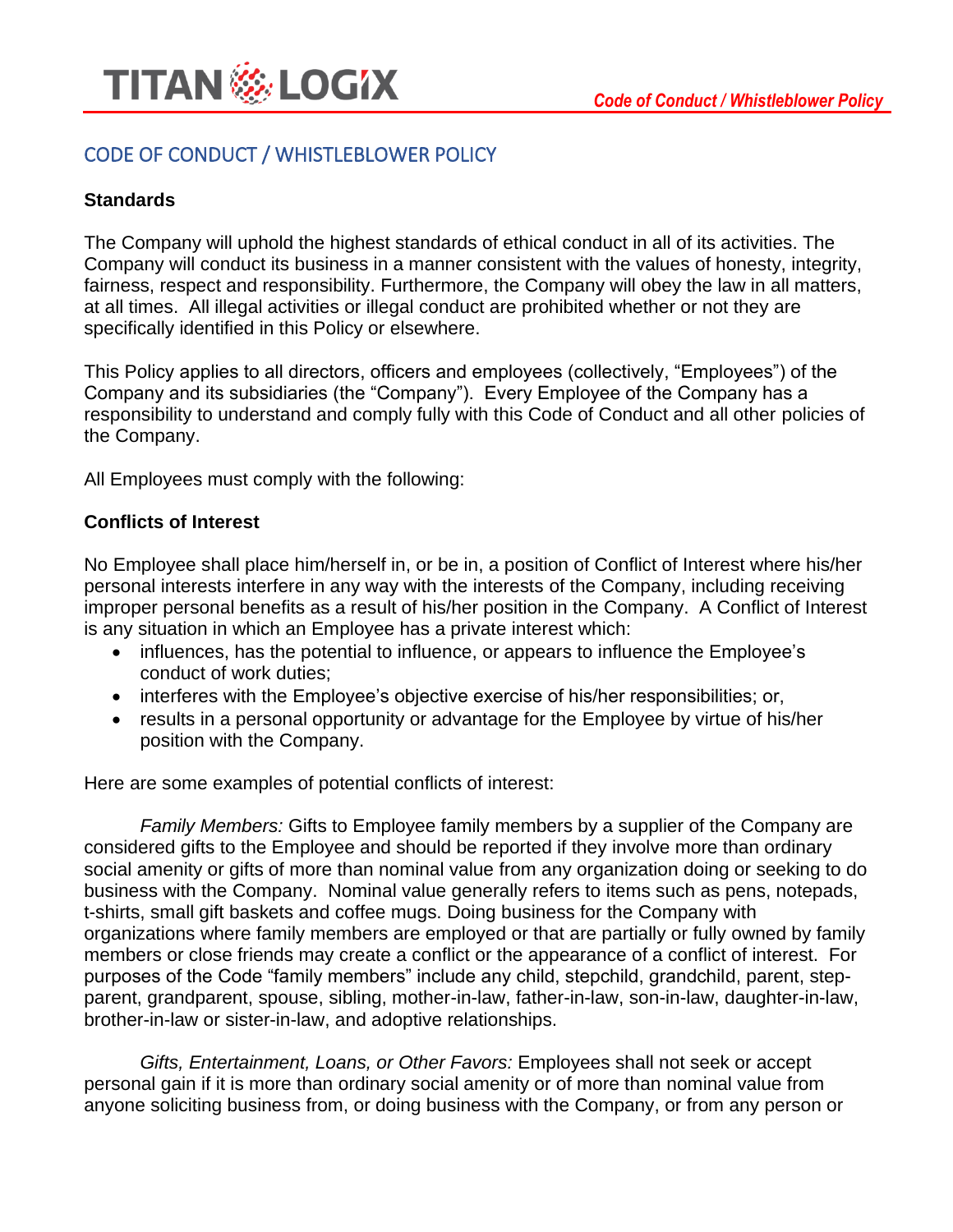

entity in competition with us. Examples of such personal gains are gifts, non-business-related trips, gratuities, favors, loans, and guarantees of loans, excessive entertainment or rewards. However, Employees may accept gifts of an ordinary social amenity or of nominal value. Nominal value generally refers to items such as pens, notepads, t-shirts, small gift baskets and coffee mugs. Other than common business courtesies, Employees must not offer or provide anything to any person or organization for the purpose of influencing the person or organization in their business relationship with the Company.

Employees are expected to deal with advisors or suppliers who best serve the needs of the Company as to price, quality and service in making decisions concerning the use or purchase of materials, equipment, property or services. Employees who use the Company's advisors, suppliers or contractors in a personal capacity are expected to pay market value for materials and services provided.

*Outside Employment:* Employees may not participate in outside employment, selfemployment, or serve as officers, directors, partners or consultants for outside organizations, if such activity:

- Reduces work efficiency;
- Interferes with the ability to act conscientiously in the Company's best interest; or
- Requires the employee to utilize Company proprietary or confidential procedures, plans or techniques.

Employees must inform their direct supervisor of any outside employment, including the employer's name and expected work hours.

Employees should report any actual or potential conflict of interest involving themselves or others to their supervisor or the CEO. Officers and directors should report any actual or potential conflict of interest to the Chair of the Audit Committee of the Board of Directors.

## **Confidentiality**

Employees are required to maintain and protect the confidentiality of all information and materials entrusted to them. Employees must comply with the Company's Employee Confidentiality, Intellectual Property and Non-Competition Agreement.

## **Employee Trading**

Employees must comply with (1) the Company's Disclosure Policy & Insider Trading Guidelines and (2) the Company's Employee Confidentiality, Intellectual Property and Non-Competition Agreement (collectively the "Policies") which prohibit insider trading in the Company's securities and promote confidentiality and timely disclosure of material information about the Company.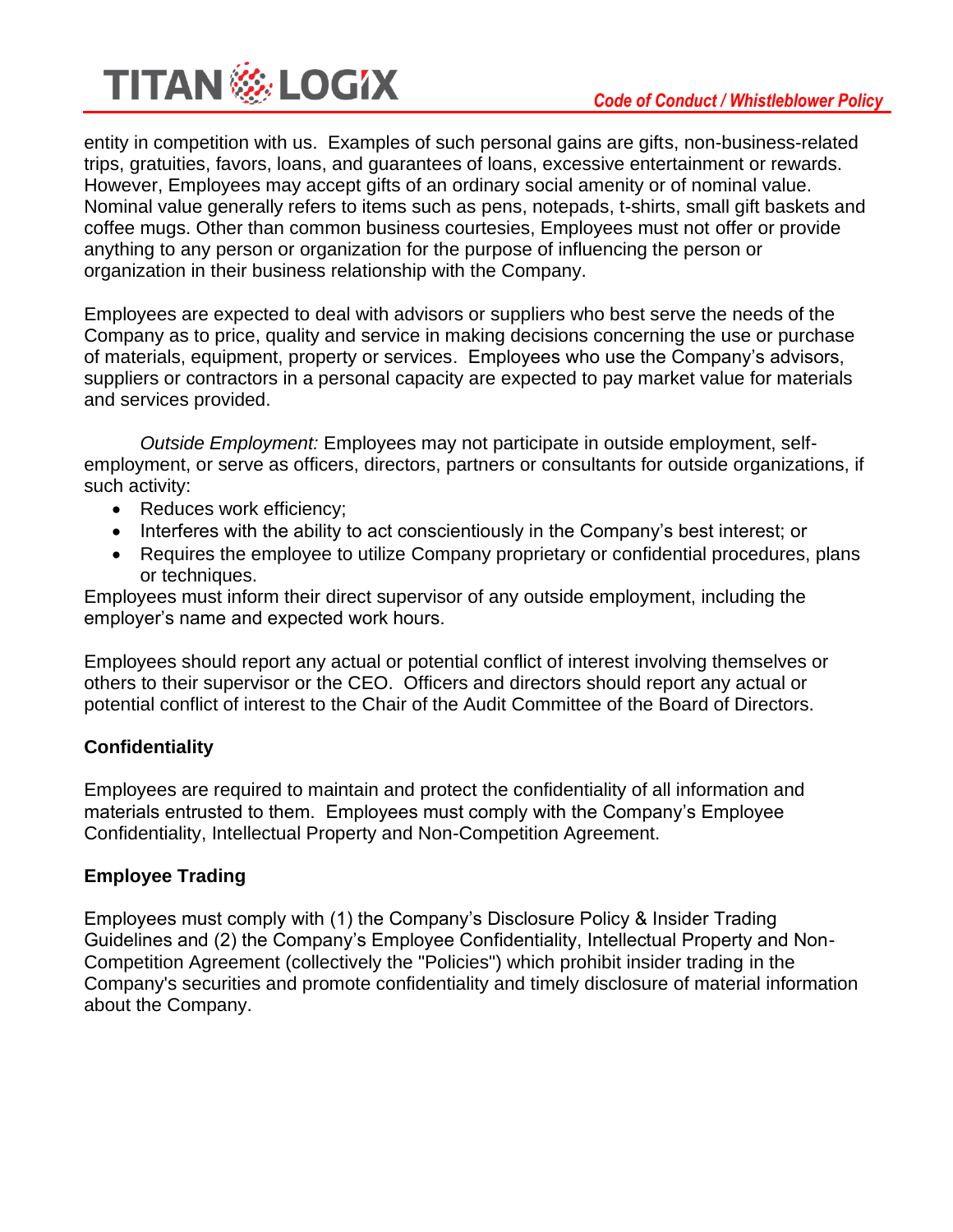

## **Fair Dealings**

Employees are required to deal fairly with the Company's employees, customers, suppliers and competitors in a business-like manner, free from discriminatory practices, including harassment.

#### **Bribery**

Employees are strictly forbidden from offering, promising or giving money, gifts, loans, rewards, favors or anything of value to any governmental official, employee, agent or other intermediary which is prohibited by law. Those offering and/or paying a bribe may subject the Company and themselves to civil and criminal penalties. When dealing with government customers or officials, no improper payments will be tolerated. If an Employee becomes aware of any offer of money or gifts that are intended to influence a business decision, it should be reported to your supervisor or the CEO immediately.

The Company prohibits improper payments in all of its activities, whether these activities are with governments or in the private sector.

#### **Financial Transactions**

Employees must maintain the integrity of the Company's financial records and ensure full, fair, accurate and timely disclosure of financial information. Employees are prohibited from directly or indirectly falsifying or causing to be false or misleading any financial or accounting book, record or account. Further, Employees are prohibited from directly or indirectly manipulating an audit, and from destroying or tampering with any record or document with the intent of obstructing a pending or contemplated audit, review or legal investigation.

No Employee may directly or indirectly:

- Make or cause to be made a materially false or misleading statement; or
- Omit to state, or cause another person to omit to state, any material fact necessary to make public statements misleading

in connection with the audit of financial statements by independent accountants, the preparation of any required reports whether by independent or internal accountants or any other work which involves or relates to the filing of a document with the applicable Canadian securities' regulatory authorities.

## **Corporate Opportunities and Use and Protection of Company Assets**

Employees are prohibited from:

- Taking for personal gain opportunities that are discovered through the use of Company property, information or position;
- Using Company property, information or position for personal gain; or
- Competing with the Company.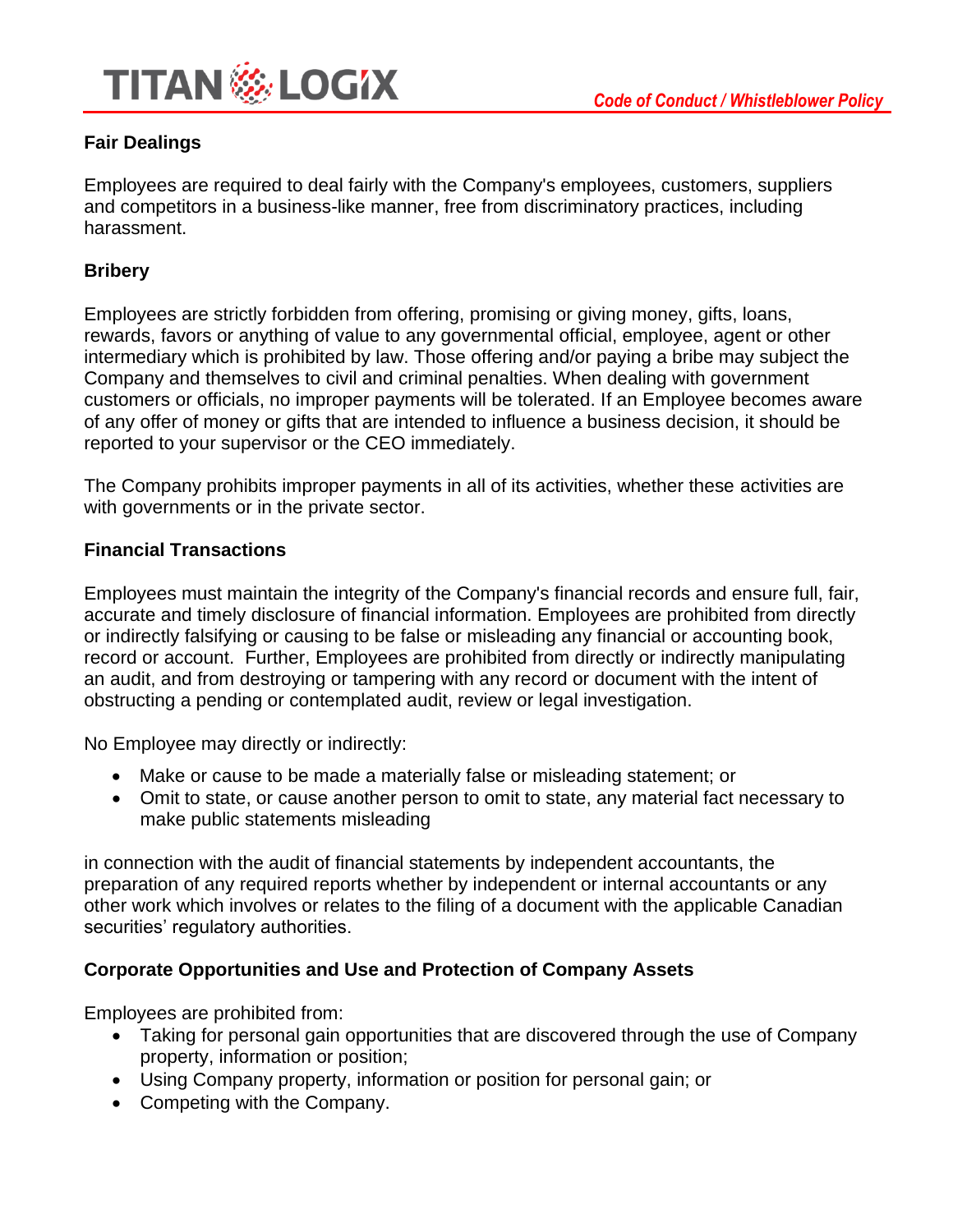

Employees have a duty to the Company to advance its legitimate interests when the opportunity to do so arises.

Employees are responsible and accountable for the proper expenditure of Company funds, including money spent for travel expenses or for business entertainment. Employees are also responsible for the proper use of property over which they have control, including both Company property and funds and property that has been entrusted to their custody. Company assets must be used only for proper purposes.

Company property should not be misused. Company property may not be sold, loaned or given away regardless of condition or value, without proper authorization. Each Employee should protect company assets and ensure their efficient use. Theft, carelessness and waste have a direct impact on the Company's profitability. Company assets should be used only for legitimate business purposes.

#### **Political Contributions**

Employees must refrain from making any use of Company, personal or other funds or resources on behalf of the Company for political or other purposes which are improper or prohibited by the applicable federal, provincial, territorial, state, local or foreign laws, rules or regulations. Company contributions or expenditures in connection with election campaigns may be permitted only to the extent allowed by federal, provincial, territorial, state, local or foreign election laws, rules and regulations.

#### **Reporting Violations and Whistleblower policy**

Employees are required to report known or suspected violations of the Code. Titan Logix Corp. employees can utilize the Titan Logix Corp. anonymous Whistleblowing Compliance Hotline, of which the contact details are included below.

#### **General**

Titan Logix Corp.'s Code of Conduct requires Directors, Officers and Employees to observe high standards of business and personal ethics in the conduct of their duties and responsibilities. As Employees of the Company, we must practice honesty and integrity in fulfilling our responsibilities and comply with all applicable laws and regulations.

Further, as part of Audit Committee requirements, public companies must provide a means for confidential and/or anonymous reporting of questionable accounting or auditing procedures for their Employees.

#### **Reporting Responsibility**

It is the responsibility of all Employees to comply with the Code and to report violations or suspected violations, including those relating to accounting, internal controls or auditing matters, in accordance with this Whistleblower Policy.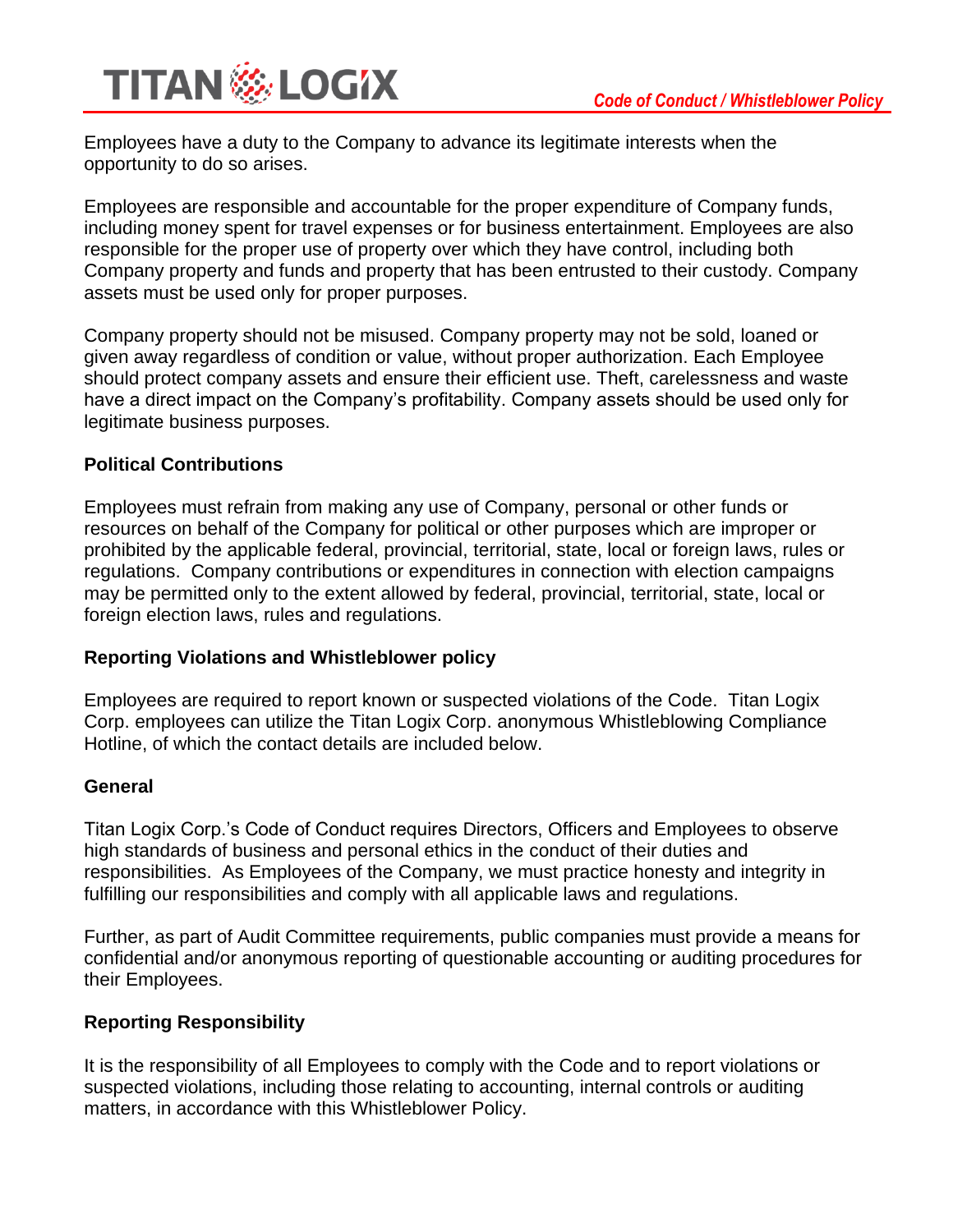

## **No Retaliation**

No Employee who, in good faith, makes a report pursuant to this Policy shall suffer harassment, retaliation or adverse employment consequences. An Employee who retaliates against someone who has reported a violation in good faith is subject to discipline up to and including termination of employment. This Whistleblower Policy is intended to encourage and enable Employees to raise concerns within the Company rather than seeking resolution outside the Company.

## **Acting in Good Faith**

Anyone filing a complaint concerning a violation or suspected violation must be acting in good faith and have reasonable grounds for believing the information disclosed indicates a violation of the Code, including accounting matters. Any allegations that prove not to be substantiated and which prove to be have been made maliciously or were knowingly false will be viewed as a serious offence and the person making such complaints or submissions may be subject to disciplinary action, up to and including termination of employment.

## **Reporting Violations**

In most cases, your Supervisor is in the best position to address an area of concern. However, if you are not comfortable speaking with your Supervisor or you are not satisfied with the response, you are encouraged to speak with someone in the Human Resources Department or anyone in management you are comfortable in approaching. Supervisors and Managers are required to report suspected violations of the Code to the Audit Committee Chairperson, who has specific and exclusive responsibility to investigate all reported violations.

#### **Confidentiality**

Suspected violations may be submitted on a confidential basis by the complainant or may be submitted anonymously. Reports of violations or suspected violations will be kept confidential to the extent possible, consistent with the need to conduct an adequate investigation.

#### **Handling of Reported Violations**

All reports will be promptly investigated, and appropriate corrective action will be taken if warranted by the investigation. When possible, the Employee who filed the report will be provided with a summary of the findings of the investigation.

#### **Compliance**

The matters covered in this Code are of the utmost importance to the Company and are essential to our ability to conduct our business in accordance with our stated values and in compliance with laws and regulations. Any breach of this Code of Conduct may result in discipline, up to and including termination of employment.